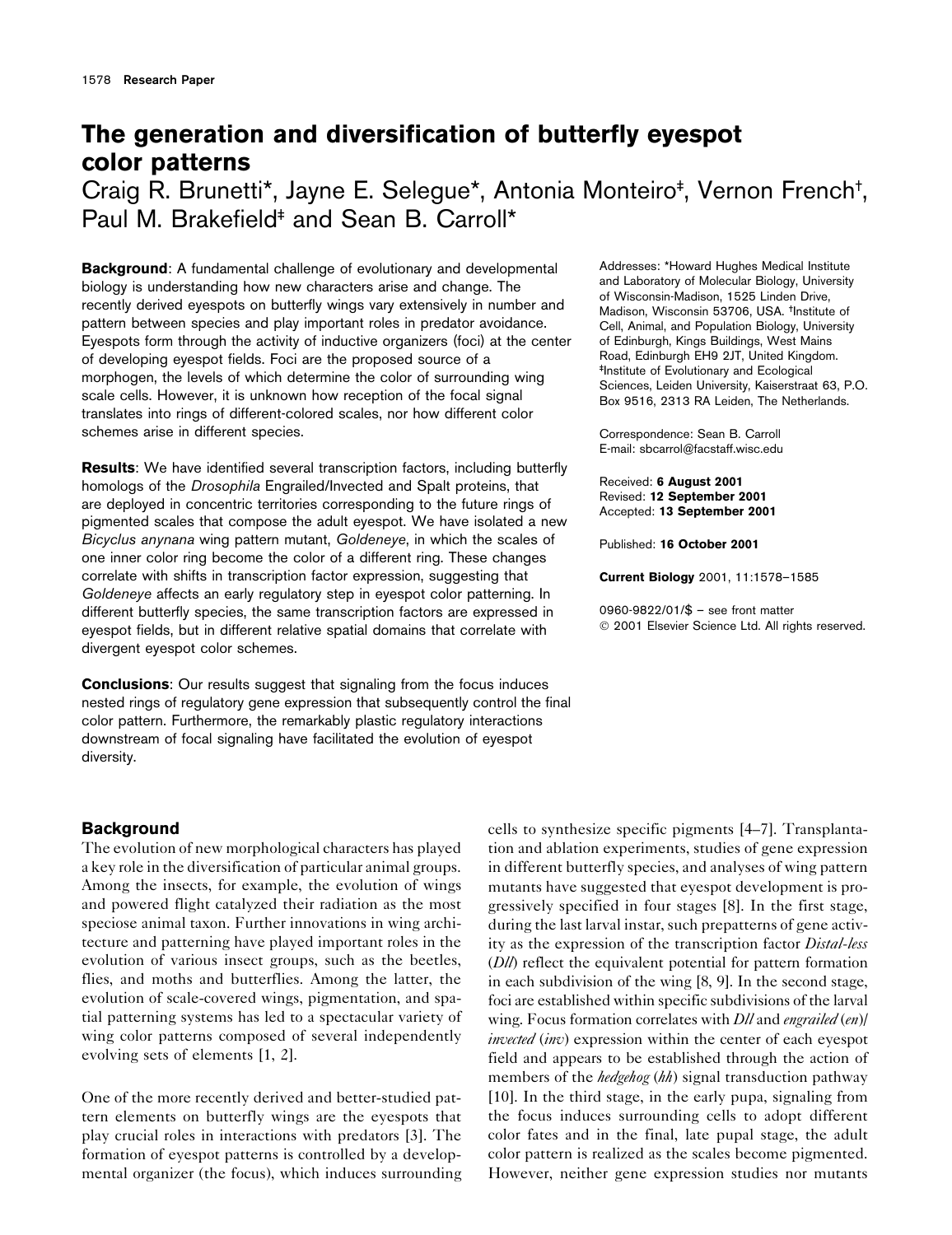Engrailed/Invected and Spalt protein expression defines territories on the B. anynana pupal wing that correlate with the concentric rings of adult eyespots. **(a)** A portion of the ventral hindwing surface of an adult B. anynana encompassing four of the seven eyespots. **(b–d)** Expression of En/Inv (green) and Sal (purple) protein in the B. anynana hindwing corresponds to the region shown in (a) at 16 hr after pupation. (d) En/Inv and Sal proteins are coexpressed in a densely staining central spot. Immediately surrounding this spot is (c,d) a ring of Sal protein, and (b,d) En/Inv is expressed in a ring outside of the Sal expression domain. The rings of expression of En/Inv and Sal correlate with rings of colored scales on the adult B. anynana wing. **(e)** A high-magnification view of the ventral surface of a B. anynana forewing disc. (e) The white spot, black ring, and gold ring on the adult wing correlate with **(f)** the expression domains of En/Inv/Sal, Sal, and En/Inv, respectively.



have revealed information about the specification of eye- **Results** spot color patterns during these latter two stages. **Engrailed/Invected and Spalt protein expression**

A number of theoretical models have been proposed to<br>explain the production of concentric rings of pigmented To distinguish between different potential mechanisms of explain the production of concentric rings of pigmented<br>scales in cells surrounding the focus [7, 11, 12]. In some eyespot development and evolution, we sought to identify scales in cells surrounding the focus [7, 11, 12]. In some eyespot development and evolution, we sought to identify models scale cells directly interpret the levels of the candidate genes involved in eyespot color pattern models, scale cells directly interpret the levels of the focal morphogen [12], but it is also possible that some tion. We screened for gene products that were expressed<br>regulatory genes are interposed between the reception of during the period of scale cell differentiation (12 t regulatory genes are interposed between the reception of during the period of scale cell differentiation (12 to 36 regulatory genes are interposed between the reception of structural genes hours after pupation [11]) and th the focal signal and the expression of structural genes involved in pigmentation. Furthermore, it is not under-<br>stood how the great diversity of butterfly evespot color spots. Among the various proteins and transcripts we surstood how the great diversity of butterfly eyespot color schemes is generated. Among the ways in which eyespot veyed (these included Cubitus interruptus, Schnurri, diversity could arise are through differences in focal sig- SMAD, Brinker, *aristaless*, *dachshund*, and *teashirt*; data not naling or through differences in the species-specific re- shown), only the Engrailed/Invected (Engrailed and/or sponses to focal signaling of either pigmentation genes or Invected, hereafter denoted by En/Inv) [10], Dll [8], and regulatory genes. In this study, we provide genetic and Spalt (Sal) transcription factors were expressed in patterns molecular evidence that at least one tier of regulatory of scale-forming cells that correlated with eyespot formaproteins is interposed between focal signaling and scale tion. All three proteins were expressed in cells in the color differentiation. Differences in eyespot patterns ap- region of the focus at the center of each eyespot field pear to arise both at the level of these regulatory proteins (Figures 1b,c and 2e). Remarkably, a second domain of and in the downstream response of pigmentation genes. En/Inv expression arose in the 16 hour pupal wing in a

# **in the pupal wing marks the future eyespot**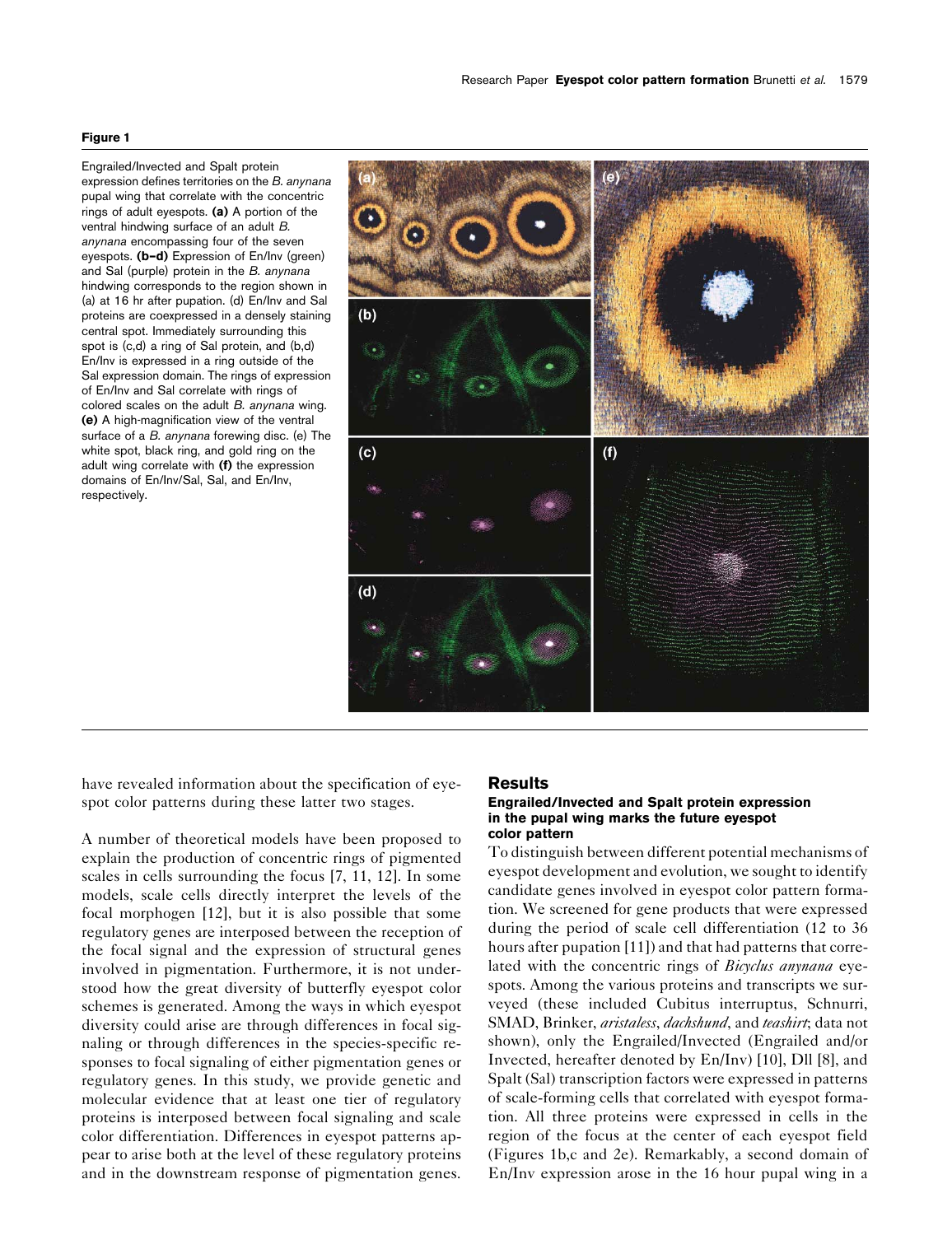



of the eyespot field that express both En/Inv (green) and Sal (purple; coexpression is white). At this stage, scale-building cells are not yet suggests that they are under different regulatory controls present. (b) After the formation of the central spot, scale-building cells when the foci ar present. (b) After the formation of the central spot, scale-building cells when the foci are first established than when the eyespot differentiate and express Sal (purple) in a second domain, while En/Inv expression appear (arrowheads). **(c)** En/Inv expression then expands around the ring of the rings, in particular the expression of En/Inv in cells Sal. **(d,e)** At the stage when the En/Inv domain (green) is almost just outside of the Sal domain, suggests that one mecha-<br>complete, DII (red) begins to be expressed and fills the same territory is mean for generating con

distinct ring of cells outside of the focal region and at the **Goldeneye, a new mutant that specifically alters** periphery of each eyespot field (Figure 1b). In addition, Sal was expressed in rings of cells between the focal region To further test the correlation between these protein exand the ring of En/Inv-expressing cells (Figure 1c,d). pression domains and the adult color pattern scheme, Based upon physical landmarks of the developing wing and to further examine whether there may be regulatory and by comparison of the relative size and position of interactionsthat govern their establishment, we examined the concentric rings of gene expression patterns with the the expression of En/Inv, Sal, and Dll in developing wings colored rings of the adult eyespot, we found correlations of *Goldeneye* butterflies, a newly discovered spontaneous between protein expression patterns and the three colored autosomal dominant mutant of *B. anynana*. In *Goldeneye* rings of *B. anynana* eyespots. The En/Inv, Sal, and Dll mutants, the region of black scales of each adult eyespot [8] expression in the focus corresponds to the white center is reduced to just a few scales around the central white

**Figure 2** in the adult eyespot (Figures 1e, 1f and 2e). The territory marked by Sal and Dll expression, but not En/Inv expression, appears to correspond to the domain of the black ring of scales in the adult eyespot (Figures 1e,1f and 2e). Additionally, the outer ring of En/Inv expression correlates with the position of the gold ring of scales in the adult wing (Figure 1e,f). We have not yet discovered a gene product for which the pattern of expression correlates with the outermost dark-brown ring of scales.

> In order to gain insight into how these concentric rings of gene expression are established, we examined the formation of the En/Inv, Sal, and Dll expression patterns over time. Initially, En/Inv, Sal, and Dll were coexpressed in epithelial cells at the center of the eyespot field (Figure 2a,c). During this stage, scale-building cells had not yet begun to differentiate from the disc epithelium (Figure 2a). As the scale-building cells differentiated, Sal was the first of the transcription factors to be expressed in the scale-building cells and formed a ring surrounding the central spot (Figure 2b). Once Sal expression filled this region, En/Inv expression began in cells just at the boundary of the Sal domain (Figure 2b, arrows). Unlike Sal expression, the initial activation of En/Inv expression was not uniform around its circumference. En/Inv expression appeared at one or two sites and then expanded over time to form a ring around the Sal domain (Figure 2c,d). Dll expression expanded after Sal and En/Inv expression and eventually coincided with the Sal domain (Figure 2e).

From these observations of the temporal and spatial relationships between En/Inv, Sal, and Dll expression, we can make two important inferences. First, the switch from The expression of En/Inv, Sal, and DII on the wings of *B. anynana* synchronous coincident expression of these three proteins follows a temporal progression. (a) The first gene expression<br>observed in the developing pupal e complete, DII (red) begins to be expressed and fills the same territory<br>as Sal (not shown). Scale bars in (a)–(e) are 150  $\mu$ m.<br>may be to exclude the expression of one gene from another's domain.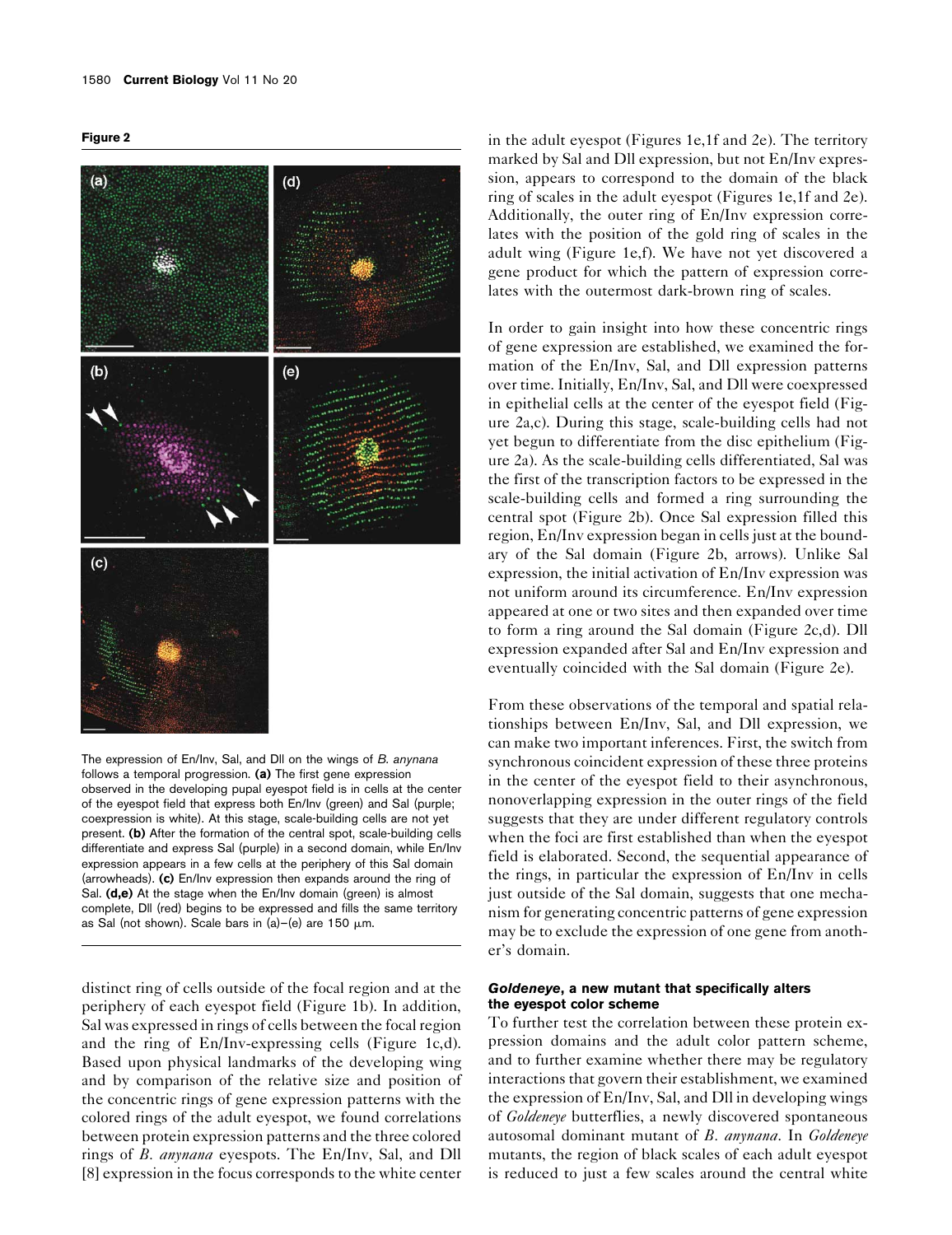The expression of En/Inv and Sal is altered in the B. anynana eyespot pattern mutant Goldeneye. **(a)** Ventral view of adult wild-type B. anynana wings and **(b)** a highmagnification view of one of the ventral hindwing eyespots. **(c–e)** Double labeling reveals the rings of expression of En/Inv (green) and Sal (purple) at 16 hr after pupation in wild-type wings. **(f)** Adult Goldeneye mutant (ventral view) and **(g)** a high-magnification view of a ventral hindwing eyespot. In the Goldeneye mutant, the black ring of scales is almost completely gone and is replaced by gold-colored scales. **(h–j)** Corresponding to the changes in scale coloration, the expression patterns of En/Inv (green) and Sal (purple) are also altered. (j) Sal is almost completely absent outside of the central spot. (h,j) Arrowheads point to small clusters of Sal-positive scale-building cells. (i) En/Inv expression has expanded to fill the domain that would be occupied by Sal in a wild-type eyespot, and (h) the few Salpositive scale-building cells remain En/Inv negative. There also appears to be a few cells that do not express either Sal or En/Inv; these may correspond to the few dark-brown scales that are interspersed among the gold scales in the Goldeneye mutant.



previously occupied by the black scales (Figure 3f,g). If expression in *Goldeneye* mutants are consistent with the En/Inv, Sal, and Dll are involved in defining territories correlation that En/Inv (but not Sal) is expressed in scaleon the adult wing, then the loss of the black ring and building cells destined to give rise to gold scales, whereas the concomitant expansion of the gold ring in *Goldeneye* scale-building cells that express Sal (but not En/Inv) give mutants could be reflected by changes in the expression rise to black scales. Furthermore, the mutually exclusive patterns of these genes. Alternatively, it is possible that expression of Sal and En/Inv in these rings in wild-type *Goldeneye* affects a process downstream or independent of and *Goldeneye* wings suggests that the boundaries between these transcription factors. these territories may be established by regulatory mecha-

We found that the expression of  $En/Inv$  was altered in  $er's$  expression domain. *Goldeneye* pupal wings and correlated with the pattern of gold scales on the adult wing. En/Inv expression was **Eyespot color pattern diversity is correlated** patchy and encompassed the entire eyespot field outside<br>of the **diversification** of **transcription factor**<br>of the center domain (Figure 3i). These results apparently<br>**expression patterns** of the center domain (Figure 3i). These results apparently reflect the patchy appearance of gold scales on the adult The association between the switch in the color scheme (Figure 3g). Furthermore, Sal expression was almost com- of *Goldeneye* eyespots and changes in regulatory protein pletely lost outside of the central spot, with only occasional expression prompted us to investigate how these proteins Sal-expressing scale cells (Figure 3h,j, arrowheads), consis- are expressed in other butterfly species with different tent with the paucity of black scales on the adult mutant eyespot color schemes. There is spectacular variation in wing. Interestingly, Dll expression in *Goldeneye* mutants is the coloration and shape of butterfly eyespots [7]. A numexpanded and encompasses the entire En/Inv expression ber of observations have suggested that eyespot color domain (data not shown). These results indicate that the pattern diversity arises during the latter stages of eyespot Goldeneye mutation acts upstream of all three transcrip- development. The transplantation of eyespot foci be-

spot, and the outer gold ring is expanded into the region tion factors. The reciprocal changes in En/Inv and Sal nisms that exclude expression of each gene from the oth-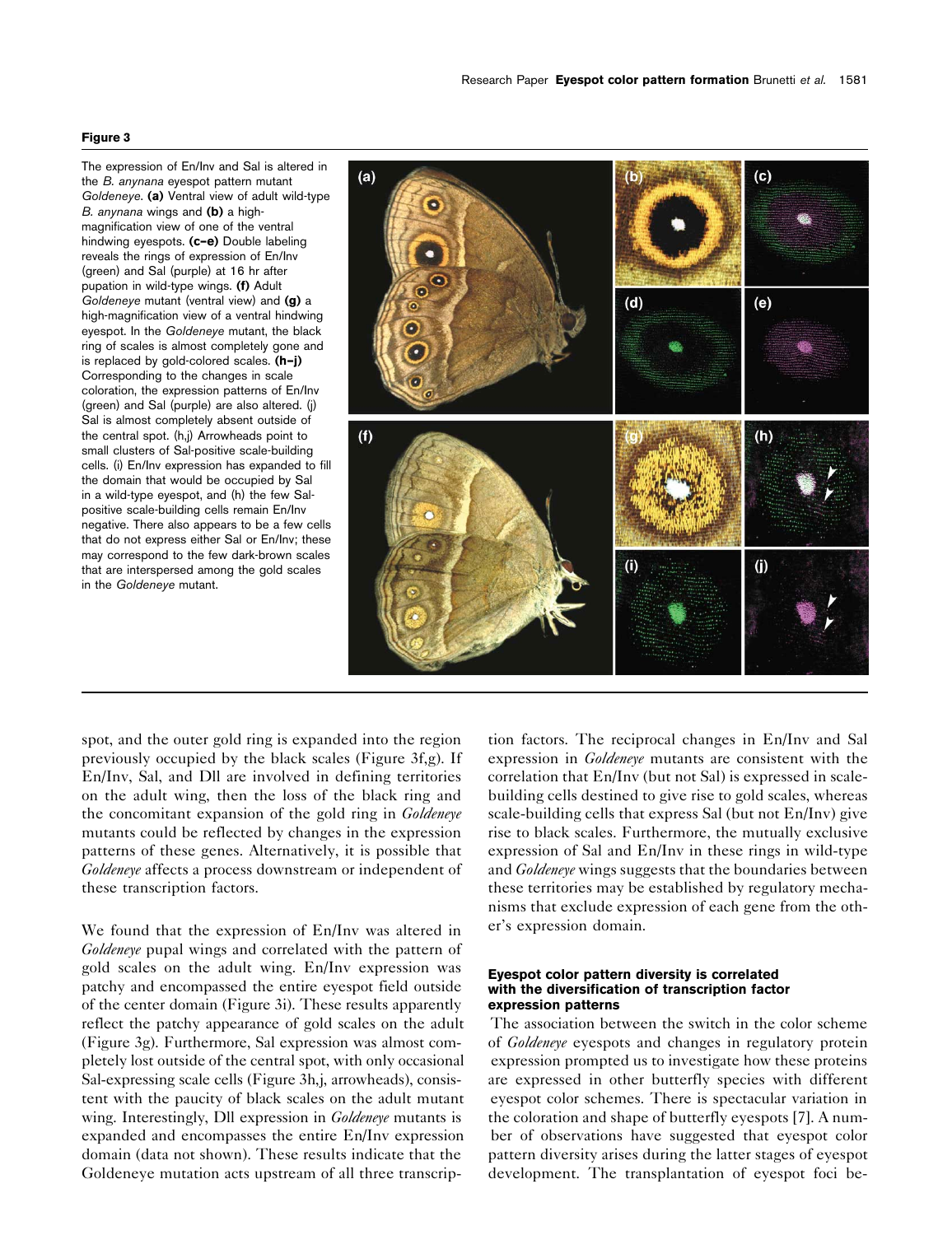The diversity of eyespot patterns is the result of altering the expression of both regulatory and pigmentation genes. **(a,e,i,m,q)** Adult eyespots are shown on the left-hand panels. **(b,f,j,n,r)** Double labeling for En/Inv (green) and Sal (purple) expression at 16–20 hr after pupation is shown in the second column from the left, and **(c,g,k,o,s)** double labeling for En/Inv (green) and Dll (red) expression is shown in the third column from the left; **(d,h,l,p,t)** schematics of the expression patterns of En/Inv, Sal, and Dll are summarized in the right-hand panels. The species and eyespots shown are from (a–d) B. anynana, (e–h) P. coenia forewing and (i–l) hindwing,  $(m-p)$  *V. cardui*, and  $(q-t)$  *L.* melissa. In the schematics, yellow indicates the coexpression of En/Inv, Sal, and Dll; purple represents the coexpression of En/Inv and Sal; blue represents the coexpression of Dll and Sal; green represents En/Inv expression alone; and red indicates Sal expression alone. Note that the spatial relationships among the expression of all three proteins differ between species but still correlate with the diverse color schemes. In addition, the expression of one protein (e.g., En/Inv) correlates with different colors in different species (compare [a], [m], and [q] with [d], [p], and [t]).



*anynana* differing in eyespot color composition induces compared the expression patterns of En/Inv, Sal, and Dll eyespot patterns characteristic of the host animal (not the in *B. anynana* (Nymphalidae, Satyrinae), *Precis coenia* donor), suggesting that the response to the focal signal (Nymphalidae, Nymphalinae)*, Vanessa cardui* (Nymphali- (not the signal itself) is different between species [13]. It dae, Nymphalinae)*,* and *Lycaeides melissa* (Lycaenidae, Lyis possible that the differences in cells' responses to focal caeninae)*.* In each of the examined species, which represignaling could arise as a result of changes in the expres- sent two different families of butterflies and three sion patterns of regulators. Alternatively, direct responses different genera within the Nymphalidae, the expression to focal signaling may be similar between species, but the patterns of En/Inv, Sal, and Dll are different, yet they regulators may interact with different downstream genes mark territories in the pupal wing that often correlate involved in scale pigmentation and structure. To deter- with color pattern schemes on the adult wing (summarized mine when during development differences arise be- in Figure 4).

tween species (cited in [1]) or of selected lines of *B.* tween the eyespot color schemes of various species, we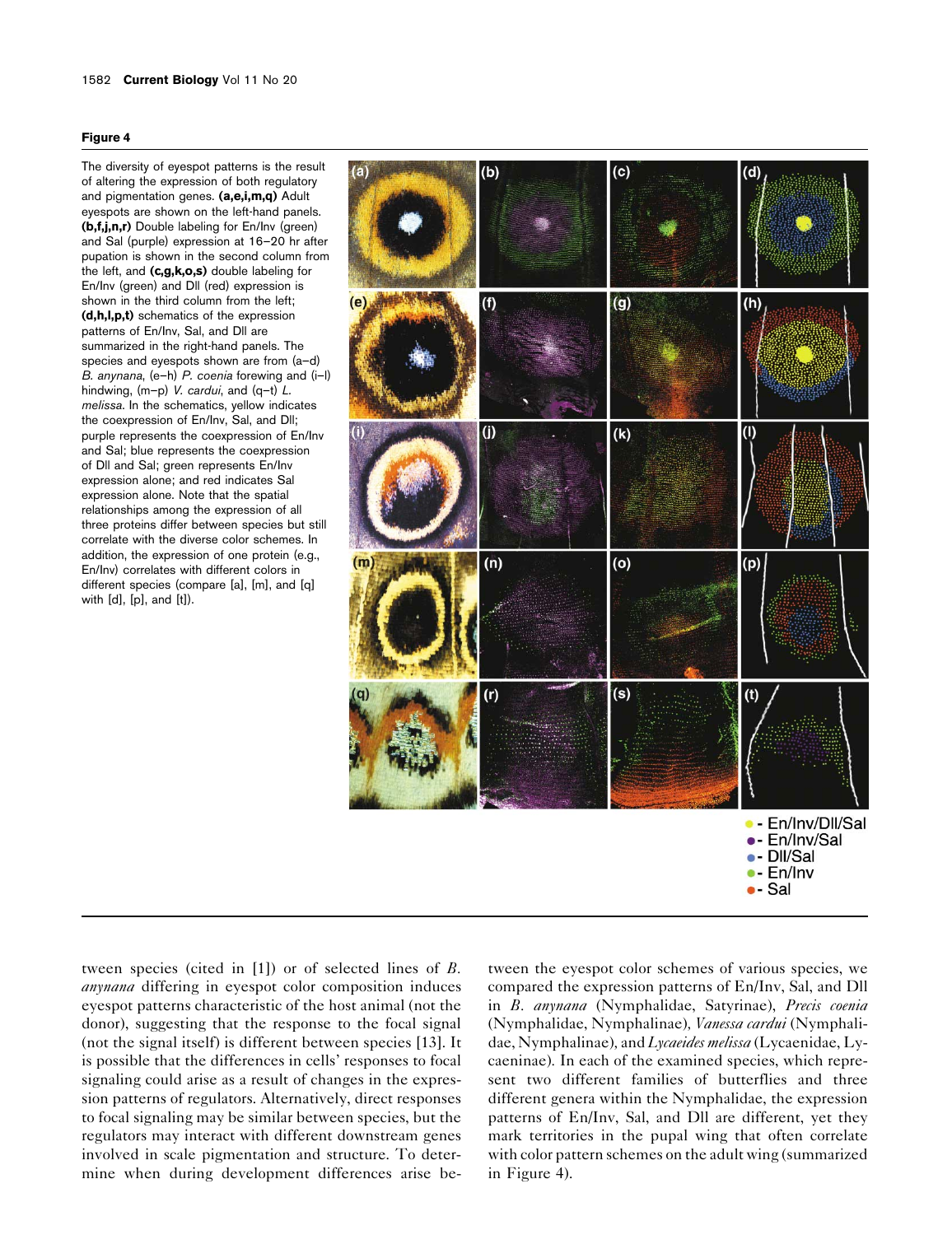Generation and diversification of butterfly eyespot color patterns. Two models for the generation of concentric rings of gene expression in response to focal signaling are depicted. Both models involve threshold responses to focal signaling but differ in the role of crossregulatory interactions. **(a**) Crossregulatory interactions may occur in B. anynana. Focal cells expressing En/Inv/Sal (yellow) signal (concentration of focal signal [F]) to surrounding cells, which (i) activate En/Inv (green) and Sal (red), which then interact to (ii) produce the mutually exclusive domains of Sal and En/Inv. **(b)** In P. coenia, En/Inv and Sal have different threshold responses to the focal signal, (iv) producing nested patterns of En/Inv/Sal (yellow) and Sal (red) expression. (v) In P. coenia, no repression between Sal and En/Inv occurs. (iii and vi) Within defined territories of the eyespot fields, pigmentation genes are activated in a species-specific manner.



wing marks the entire area encompassed by the adult territories of expression of En/Inv, Sal, and Dll are similar eyespot (Figure 4c–f). In addition, the coexpression of between *P. coenia* forewings and hindwings (Figure 4d,f), En/Inv, Sal, and Dll in *P. coenia* forewings in an asymmet- yet the adult color schemes are different (Figure 4c,e). ric patch of scales at the center of the pupal eyespot This latter observation suggests that in eyespot fields in corresponds to the white/blue scales at the center of the which regulatory genes respond in a similar way to the adult eyespot (Figure 4c,d). The coexpression of the same focal signal, differences can exist in the responses of genes genes in scale-building cells outside of this central spot involved in pigmentation or scale morphology between correlates with the black ring of scales on the adult (Figure different wing surfaces. One modifier of these responses 4c,d). In *V. cardui*, a species closely related to *P. coenia*, in the *P. coenia* hindwing is the Ultrabithorax protein [14, En/Inv is expressed in an outer ring of scale-building cells 15]. From this comparative data, we conclude that eyespot that correlates with the black ring of scales in the adult color pattern diversity is generated by regulatory differeyespot. However, in *L. melissa*, a crescent of En/Inv ex- ences at two distinct stages of eyespot development that pression correlates with the future position of orange evolve independently of each other: (1) during the focal scales on the adult (Figure 4i,j), and En/Inv and Sal coex-<br>pression correlates with the metallic-looking patch of nations and patterns of expression of regulatory genes

We deduce that, in addition to these differences in the pigmentation genes to the upstream regulators. expression domains of transcription factors, the regulation of structural genes involved in scale pigmentation has also **Discussion** diverged. For example, the expression of  $En/Inv$  alone **The generation and diversification of butterfly** correlates with specific eyespot rings in *B. anynana*, *V.* eyespot patterns *cardui*, and *L. melissa*, but these scales are gold, black, and Dll, En/Inv, and Sal play critical roles in the regulation orange, respectively. We used a Sindbis viral expression of embryonic and adult patterning in *Drosophila*. Most of system [14] to test whether Dll or En expression alone these roles are highly conserved in other insects, including is sufficient to alter scale pigmentation in *P. coenia* and butterflies, in which their expression has been compared.<br>
found that neither protein appears to be able to switch However, the deployment of these proteins in b found that neither protein appears to be able to switch However, the deployment of these proteins in butterfly<br>pigmentation type on its own. One possible explanation eves por developmental fields is an evolutionary novelty pigmentation type on its own. One possible explanation<br>for this observation may be that a combinatorial mecha-<br>nism involving multiple transcription factors controls indi-<br>vidual pigmentation types.<br>in such a conserved man

For example, in *P. coenia*, the Sal territory in the pupal wing surfaces within a species. For example, the relative pression correlates with the metallic-looking patch of nations and patterns of expression of regulatory genes scales at the center of the eyespot field (Figure 4i,j). such as *en/inv*, *sal*, and *Dll*; and (2) during the scale differentiation stage, through differences in the response of

greatly in their expression in the developing eyespots of various butterfly species. The developmental and compar-We also note that the color scheme can differ between ative data presented here indicate that eyespot color pat-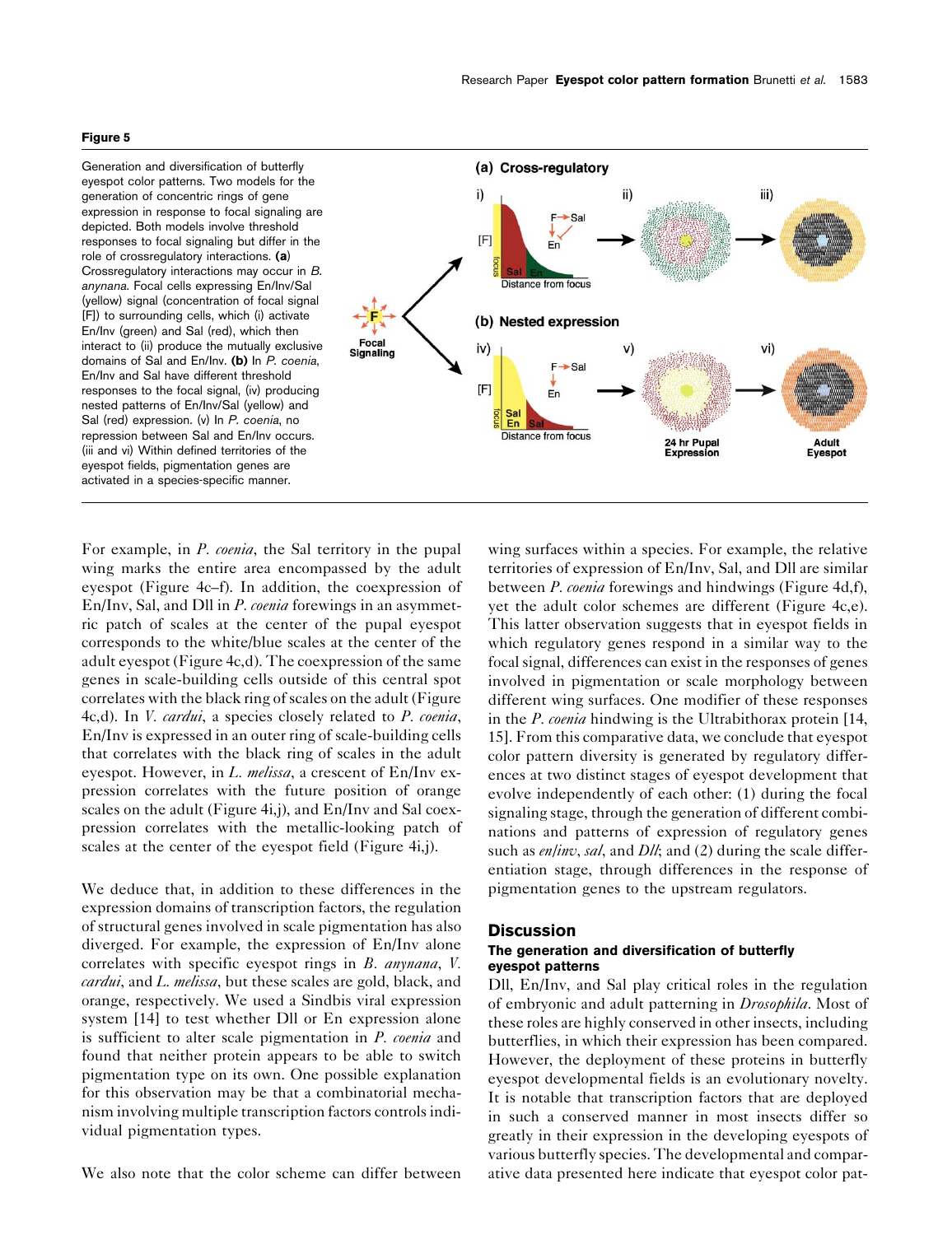Transplantation experiments have demonstrated that one central feature of this regulatory system is a long-range **Materials and methods** signaling activity that emanates from the focus; the levels *Antibodies*<br>of this activity determine the eventual color of developing Rabbitanti-P coenia DII antibody and the crossreactive 4F11 monoclonal of this activity determine the eventual color of developing<br>scales [5, 7, 13, 16]. Our results indicate that at least one<br>tier of spatially regulated transcription factors is inter-<br>orthology both proteins are likely to be posed between focal signaling and scale color differentia-<br>
tion How the graded distribution of a focal signal is trans-<br>
detect the same patterns in butterfly wings, and we therefore assume tion. How the graded distribution of a focal signal is trans-<br>that they recognize the bona fide butterfly Sal protein. lated into the concentric territories of En/Inv, Sal, and Dll expression is therefore of special interest. In *B. any-* Immunohistochemistry *nana*, we suggest that this occurs through response thresh- Butterfly 12–24 hr pupal wings were fixed for 30 min in 0.1 M PIPES olds of, and negative cross-regulation among, genes regu-<br>lated by the signal (Figure 5a) For example, one of the formaldehyde. To prevent nonspecific binding, we blocked the wings lated by the signal (Figure 5a). For example, one of the local and the stated by the signal (Figure 5a). For example, one of the local and terminate for 2 hr in 50 mM Tris (pH 6.8), 150 mM NaCl, 0.5% NP40, and 5 mg/ simplest explanations for the exclusion of En/Inv and Sal mil bovine serum albumin (BSA). The wings were incubated overnight expression from each other's territories outside of the in 50 mM Tris (pH 6.8), 150 mM NaCl, 0.5% NP40, and 1 mg/ml BSA focus could be the repression of one gene by the product (wash buffer) containing monoclonal antibody 4F11 against En/Inv (1:5)<br>of the other (Figure 5a), The reciprocal effects of the [24] and either rabbit anti-DII (1:100 of the other (Figure 5a). The reciprocal effects of the  $\frac{24}{3}$  and either rabbit anti-Dll (1:100) [8] or rabbit anti-Sal (1:200) [25]. The wings were washed four times with wash buffer containing on the with wash buffer containing goat anti-mouse FITC (1:200, Jackson Laboratories).<br>
2 hr with wash buffer containing goat anti-mouse FITC (1:200, Jackson Lab tablishment, through negative crossregulation, of distinct The wings were washed four times in wash buffer and mounted in<br>Spatial domains of downstream genes in response to a Vectashield (Vector Laboratories), and images w spatial domains of downstream genes in response to a<br>MRC600 laser-scanning confocal microscope. single activator is a common theme illustrated by the subdivision of the *Drosophila* embryonic mesoderm and Isolation of the Goldeneye mutant neuroectoderm and of the proximodistal axis of *Drosophila* The Goldeneye mutant was isolated as a spontaneous autosomal domilimb fields [17–19]. In *P. coenia*, however, the nested nant mutation in a large population that is maintained at Leiden and<br>nonexclusive expression of Sel and En/Inv suggests that displays no other pattern defects in het nonexclusive expression of Sal and En/Inv suggests that displays no here these genes do not crossregulate (Figure 5b). Rather, the nested expression pattern outside of the focus is most Butterfly husbandry simply explained by different threshold responses of these P. coenia and V. cardui (obtained from the Carolina Biological Supply<br>two genes to the focal signal (Figure 5b): these responses Company) butterflies were reared a two genes to the focal signal (Figure 5b); these responses Company) butterflies were reared at 28°C under a 16L:8D photoperiod.<br>P. coenia larvae were fed an artificial diet containing Plantago lanceolata are analogous to the threshold responses of genes to long-<br>[11], and V. cardui were fed an artificial diet supplied by the Carolina range signals in the Xenopus mesoderm [20, 21] and the Biological Supply Company. B. anynana were raised under a 12L:12D *Drosophila* imaginal wing field [22, 23]. photoperiod at 28°C, and the larvae fed on maize plants. L. melissa

## diet of clover leaves.. **The origin of eyespots**

The deployment of En/Inv, Sal, and Dll in all of the **Acknowledgements**<br>species we examined also raises some interesting possible We thank C. Nice and R. ffrench-Constant for Lycaeides melissa butterflies; Scenarios regarding the origin and diversification of eye-<br>Spots and the evolution of the underlying genetic regula-<br>on the manuscript: and L. Caroll for help in rearing the manuscriptic and R. Garoll for help in preparing tory system that controls eyespot pattern formation. It has was supported by a fellowship from the Canadian Institute of Health. This<br>heen proposed that eyespots have a single origin and are work was supported by a grant f been proposed that eyespots have a single origin and are the Work was supported by a grant from the Human Frontiers Science Program derived from simpler spot patterns of uniform color that Medical Institute. derived from simpler spot patterns of uniform color that evolved into organizing centers [2]. Because all three proteins are deployed in color-correlated patterns in this well-<br>discount and Evolution of Butterfly Wing<br>discount of Butterfly Wing diverged group of butterflies, it is likely that these genes<br>Patterns. Washington: Smithsonian Institution Press; 1991. were recruited into the developmental program early dur- 2. Nijhout H: **Symmetry systems and compartments in** ing the evolution of eyespots. Furthermore, it is intriguing<br>that while the three proteins have distinct expression 3. Brakefield PM, Reitsma N: Phenotypic plasticity, seasonal patterns during scale differentiation, they are coexpressed **climate and the population biology of Bicyclus butterflies** during focus formation. It is tempting to speculate, on **Satyliane) in Malawi.** Ecological Entomology 1991, 16:<br>4. Nijhout HF: Pattern formation on lepidopteran wings: the basis of the data presented here, that the evolution **determination of an eyespot**. Dev Biol 1980, **80:**267-274.

tern formation and diversity is governed by a novel and of eyespots in response to diverse selective environments remarkably plastic genetic regulatory system in which involved the modification of the deployment of genes both regulatory and pigmentation gene expression can that were originally expressed in simpler spot patterns evolve independently. into additional concentric patterns organized around and by cells in the center of the eyespot field.

orthologs; both proteins are likely to be recognized by the antibody [9,

Laboratories) and goat anti-rabbit Cy5 (1:200, Jackson Laboratories).

eggs were collected in Mt. Rose, Nevada, and the larvae were fed a

on the manuscript; and J. Carroll for help in preparing the manuscript. C.R.B. was supported by a fellowship from the Canadian Institute of Health. This

- 
- 
- 
-